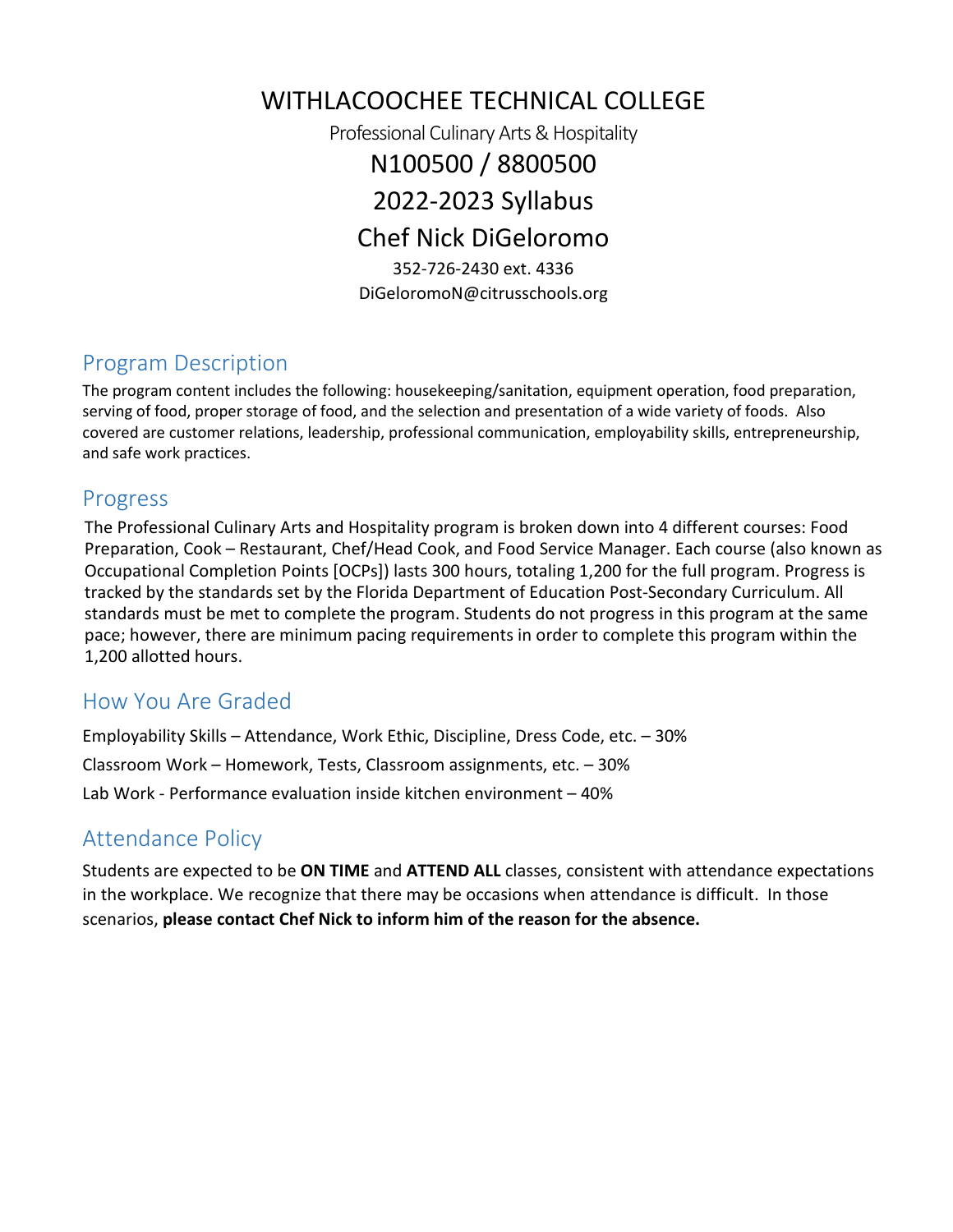| Attendance      | Grade |
|-----------------|-------|
| Percentage      |       |
| 99-100          | 100   |
| 96-98.9         | 90    |
| 92-95.9         | 80    |
| 88-91.9         | 70    |
| 84-87.9         | 60    |
| 80-83.9         | 50    |
| 75-79.9         | 25    |
| <b>Below 75</b> | Ω     |

For Post-Secondary students, there are no excused or unexcused absences; you are either present or absent. Poor attendance habits can lead to a withdrawal from the program: 6 consecutive absences mean an automatic withdrawal.

We adhere to the attendance policy and grading broken down within the WTC student handbook.

# LAB EVALUATIONS

Being a program that revolves around customer interactions and services, we provide lunch Tuesday through Friday to the WTC faculty and students, as well as outside customers.

We have multiple stations that you will be rotated through. You will work each station multiple times throughout the year.

#### Numeric Grade Breakdown

 $100 - 90$  A  $89 - 80$  B  $79 - 70$  C  $69 - 60$  D Below 60 F

#### Florida Department of Education Occupational Completion Points

| <b>OCP</b> | <b>Course Number</b> | <b>Course Title</b>             | Length    | <b>SOC CODE</b> |
|------------|----------------------|---------------------------------|-----------|-----------------|
| А          | HMV0100              | <b>Food Preparation Workers</b> | 300 hours | 35-2021         |
| в          | <b>HMV0170</b>       | Cook - Restaurant               | 300 hours | 35-2014         |
|            | HMV0171              | Chef/Head Cook                  | 300 hours | 35-1011         |
|            | <b>HMV0126</b>       | <b>Food Service Managers</b>    | 300 hours | 11-9051         |

# **Certification**

ServSafe Food Protection Manager Certification.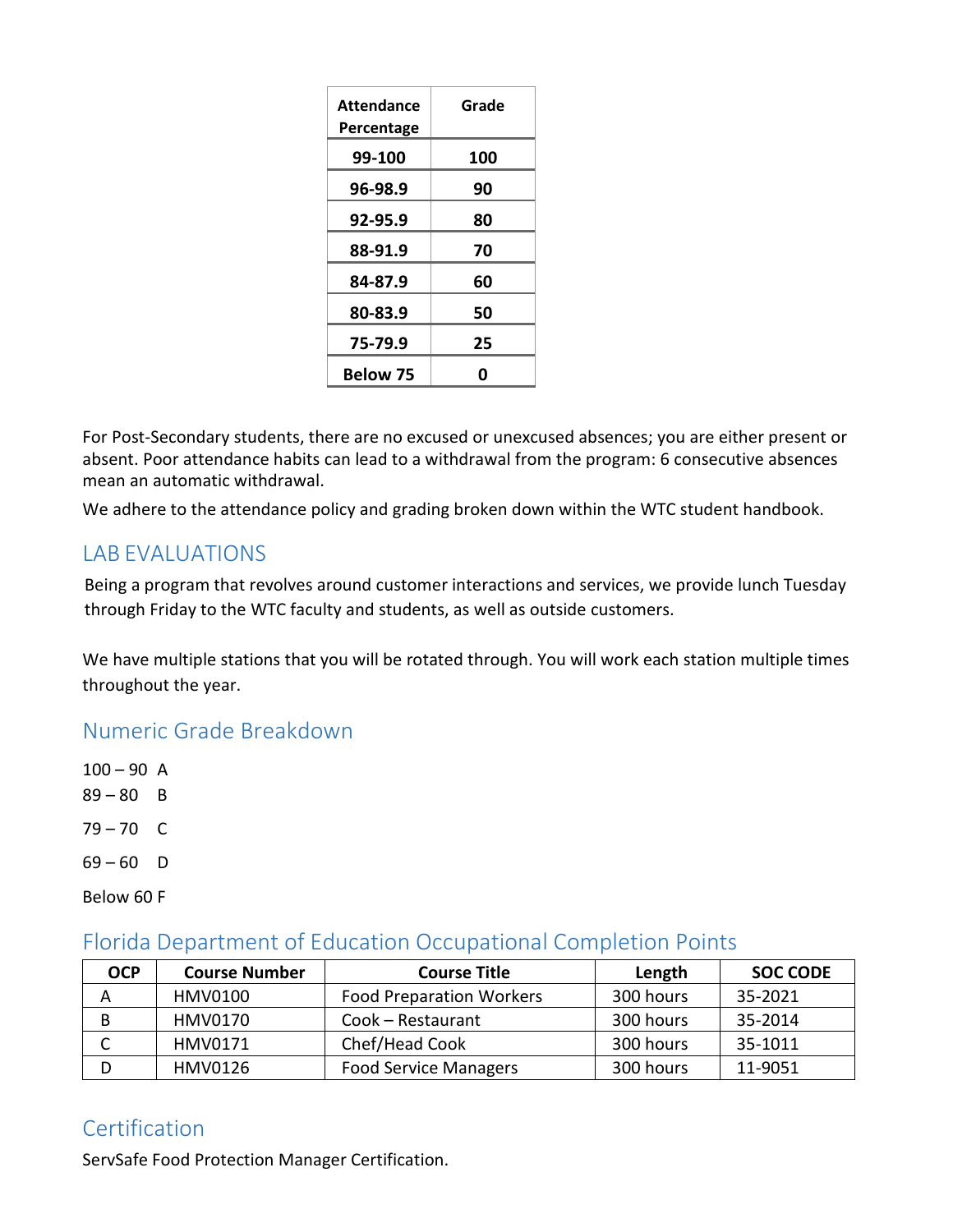# Physical Requirements and Safety

Throughout the duration of the program, students will be required to stand for extended periods of time, handle chef knives, stock storage shelves, lifting product and equipment up to 50 pounds, move food in and out of hot ovens, be exposed to hot and cold temperatures, and traverse mildly wet floors throughout the kitchen.

For safety reasons, we request students wear non-slip, close-toed shoes while in the kitchen. Hair must be kept under the required head garment at all times while in the kitchen, and any facial hair must be covered by a beard/hair net. Students must also wash their hands in the designated sinks placed around the kitchen, as well as put on gloves before handling any food. To assist with the handling of hot trays and food, hot pads are available and are to be used whenever transporting equipment from the oven or hot box.

# Learning Activities

Students learn how to handle knives and other kitchen equipment, work with a variety of ingredients, and operate in a commercial kitchen setting under a time limit, as well as handling the hospitality aspect of the industry when it comes to interacting with customers.

# Dress Code

Students are required to wear their chef coat, chef pants, non-slip shoes, and designated head garment every day. A digital thermometer and black Sharpie should be on the students at all times.

# Remote Learning

This program is taught face-to-face on campus; however, there may be times when remote learning is necessary. During such times, students need access to an internet connection and sufficient technology in order to access the program's online learning modules.

# **Discipline**

Please refer to the WTC Student Handbook regarding the general rules and expectations of the school. While present at school, students are to hold themselves to a professional standard. Within the kitchen, "horsing" around or any general disruptive behavior will not be tolerated. WTC simulates workplace environments, so as such, will treat you as "employees" and expect professionalism.

Failure to adhere to the program and school rules will result in disciplinary actions. First offense is a verbal warning from the instructor. Second offense results in a referral to administration. If the issue persists, administration will take further action from that point.